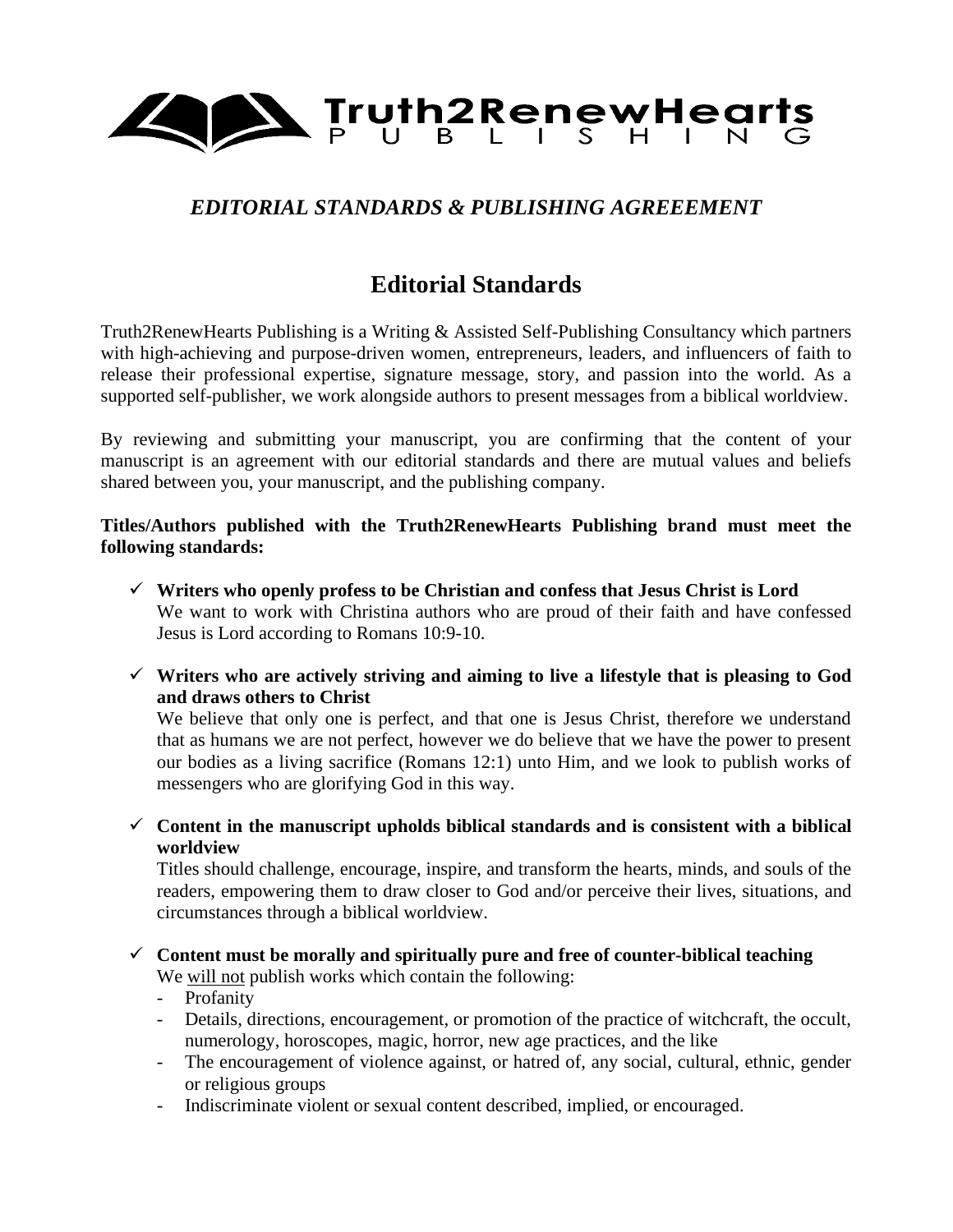- Personal proprietary right violations or infringements; including but not limited to copyrights, trademark rights, trade secret rights, contract rights, privacy rights or publicity rights of any persons
- Truth2RenewHearts Publishing reserves the right to deny works at their discretion

# **Self-Publishing Services Agreement**

This Self-Publishing Services Agreement (this "**Agreement**") is by and between Truth2RenewHearts Publishing, an imprint of Truth2RenewHearts Enterprises, LLC, a Pennsylvania (U.S.) Limited Liability Company ("**Us**," "**We**," or "**Our**") and the individual author named below ("**You**," "**Your**").

You desire to hire Us to take care of the intricate details of the self-publishing process for you by providing done-for-you services (the "Services"), with the objective of publishing, selling and/or distributing a book, in print, and/or digital format, (the "Work") on your behalf through Amazon KDP. The specific Services purchased by You throughout the Term of this Agreement will be set forth in one or more separate "Service Orders," each of which will be subject to the provisions of this Agreement.

In consideration of the mutual promises and agreements set forth in this Agreement, You and We ("the Parties") agree as follows:

## **Section 1. Term; General Principles**

**1.1 Term.** This Agreement will continue in effect from the date it is first signed by You, whether electronically or by hand ("**Effective Date**"), until terminated in accordance with Section 8 (Termination & Refunds) (the "**Term**"). Certain provisions will remain in effect after the termination of this Agreement, as stated in Section 14.11 (Survival of Certain Provisions).

**1.2 Amendments; Notice.** We may modify this Agreement or the Terms and Conditions in Our sole discretion at any time ("Amendment"). We will notify You of any Amendment by either posting on Our Site or sending You notice by email to the addresses You provided to Us (collectively "Notification"). You are responsible for regularly reviewing Our Site for Notification of any Amendments and/or reviewing it via email. Amendments will become effective upon Notification to You and one or more of the following: (a) Your continued use of the Site; (b) Your acceptance of the Services; If You object to any Amendment that materially affects the Services that You have purchased, You may Terminate this Agreement pursuant to Section 8.

**1.3 Discontinuation or Change to Services Purchased.** If Our ability to fulfill Services becomes impractical, unlawful or impossible, in Our reasonable discretion, We may change or discontinue the provision of any individual Service or bundled group of Services ("Package") included in any Service Order, without prior notice. If You object to any change to a Service or a Service is discontinued, You may substitute new Service(s) (up to the price of the changed or discontinued Service), request a Refund for that Service, or terminate this Agreement pursuant to Section 8.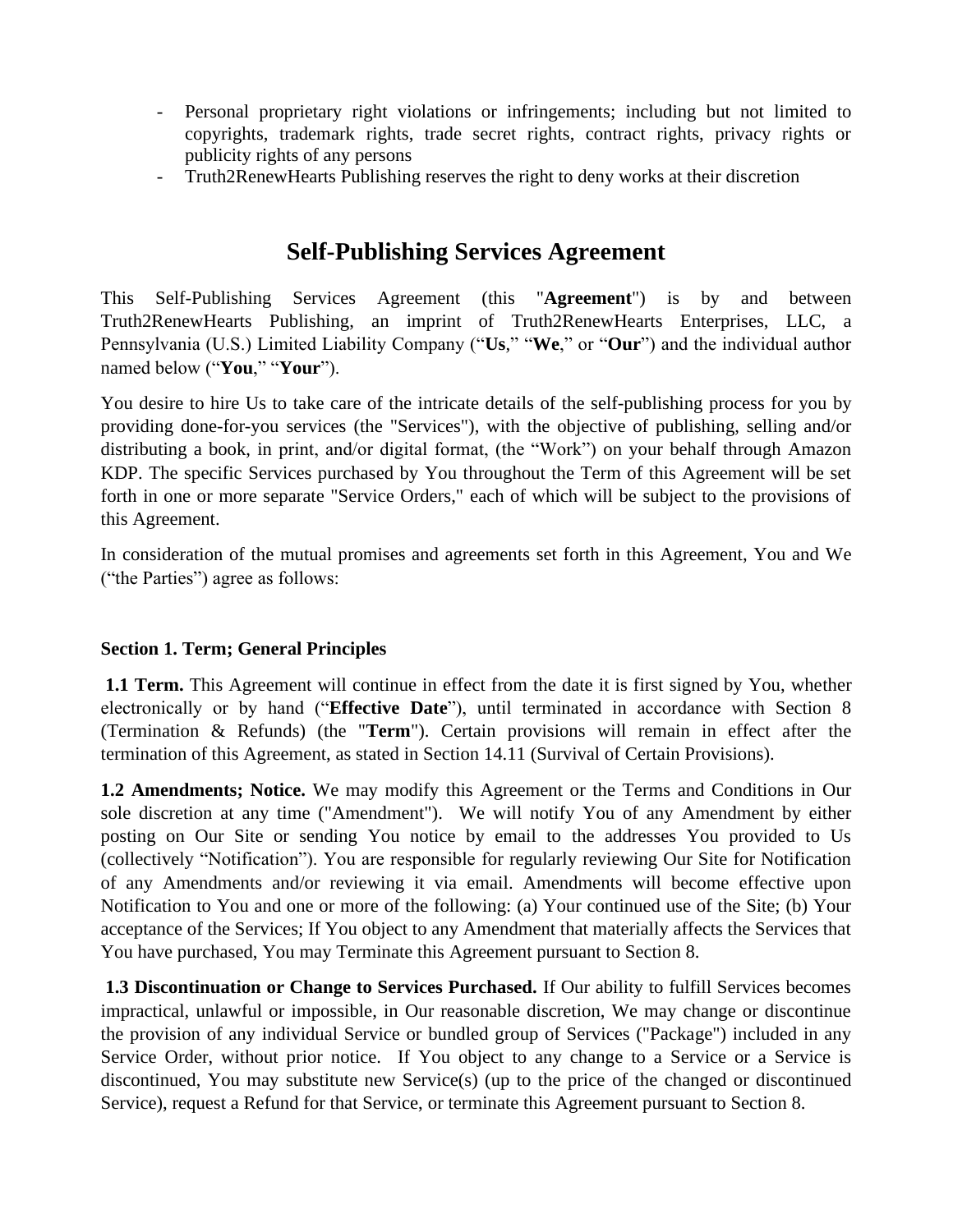#### **Section 2. The Services**

**2.1 Payment Precedes Fulfillment.** We are not obliged to fulfill the Services set forth in each Service Order until after Your full payment for such Services has been received. We may choose to provide certain Services prior to receiving Your full payment; however, We are under no obligation to do so.

**2.2 Costs for Additional Work.** At Your request, We may provide Additional Services, which may include, but is not limited to, marketing or publishing services. Additional Services will result in additional charges at the applicable prices for such Additional Services in effect at the time that they are ordered, which may not be the same as the prices at the time You sign this Agreement.

**2.3 Timing of Services.** We will use commercially reasonable efforts to deliver Services in a timely manner; however, We cannot guarantee that We can provide any Service by any desired deadline, as there may be circumstances beyond Our control.

**2.4 Printing.** Your manuscript must meet a minimum of 24 pages in order to be published and printed. Works that meet 101 pages and beyond will be printed with a customized book spine. Books will be printed in paperback format. Authors will carry the distinction as a Truth2RenewHearts Published author and the Truth2RenewHearts Publishing logo will appear on the back cover of the work, on the inside title page, and on the spine if applicable.

**2.5 Regarding Standard Legal Disclaimer Placement.** As with most books, Truth2RenewHearts Publishing books carry a legal disclaimer on the copyright page. The following disclaimer will appear in your book on the copyright page:

The views expressed in this work are solely those of the author and do not necessarily reflect the views of the publisher. The publisher is not responsible for websites (or their content) that are not owned by the publisher.

## **Section 3. Your General Obligations**

**3.1 Initial Obligations.** Before We are obligated to perform any Services, You must complete the following:

a. **Signed Agreement.** You will sign, date and return this Agreement, either electronically through Our e-signature program, or by hand-signing a hard copy of the document and mailing or emailing it to us. You must request the email or mailing address and it will be provided upon agreement that you will send this agreement via preferred method.

b. **Order Confirmation.** If You receive a copy of Your Service Order/Receipt, whether electronic or hard copy, You will confirm that the individual Services or Packages listed on the Service Order, as well as the Fees, are accurate and complete. IF YOU FAIL TO NOTIFY US OF ANY ALLEGED INACCURACY IN THE SERVICE ORDER WITHIN TEN (10) DAYS OF RECEIPT, YOU WILL BE DEEMED TO HAVE IRREVOCABLY ACKNOWLEDGED THE ACCURACY OF THE SERVICE ORDER.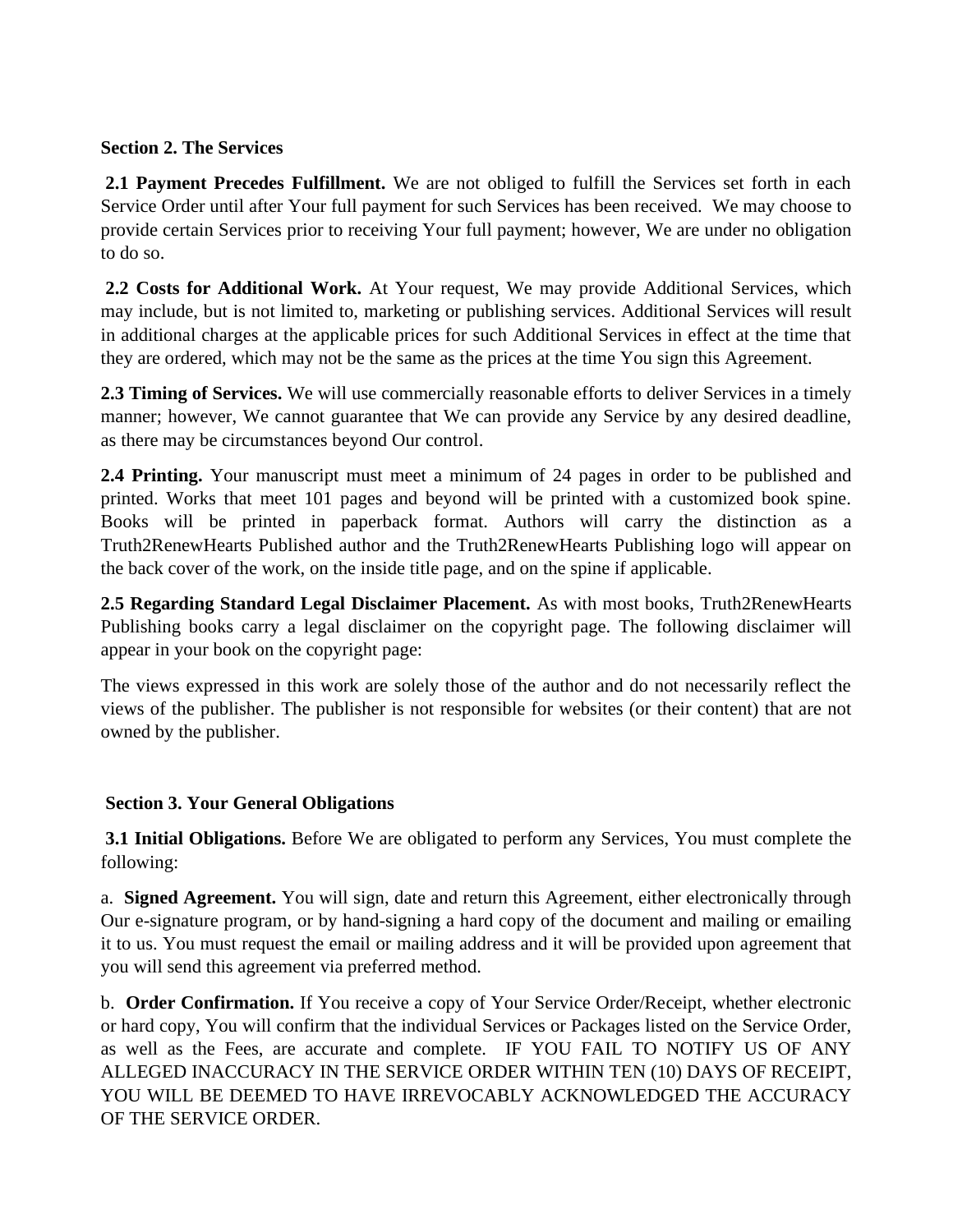c. **Payment.** You must pay in full all amounts due, as set forth on the initial Service Order or any subsequent Service Order, in the manner and by the payment methods accepted by Us at the time payment is due. You agree to submit the deposit within two (2) weeks of the effectuation of this agreement.

**3.2 Cooperation and Civility.** It is Your responsibility to cooperate with Us in all matters relating to the provision of Services or Additional Services. If Our performance of any obligation is prevented or delayed by any act or omission by You or Your agent(s), We will not be liable for any costs, charges, or losses directly or indirectly sustained or incurred by You. You should communicate with Us and Our employees and representatives, representatives agents, partners, parent or related entities, licensees, successors and assigns (collectively, "Our Affiliates"), or the third party publishers, agencies, vendors, retailers, distribution channels, and suppliers with which We contract (collectively, "Our Contractors") in a civil manner at all times.

## **Section 4. Your Publishing Obligations**

**4.1 Generally.** Depending upon the Services that You have purchased, You may be required to review, approve and/or modify various aspects of Your Work during the publication process, including, but not limited to, the appearance or content of the cover, illustrations, the interior of the book, the editorial content, and/ or the Suggested Retail Price of Your Work.

**4.1b** You grant Truth2RenewHearts Publishing permission to order copies of your book at the author print copy price prior to the release of your book; and in the event Truth2RenewHearts requests physical copies of your book for display, distribution, etc., after the release of your book, you agree to provide Truth2RenewHearts with the copies of your book at the author print copy price.

**4.2 Submission of Manuscript.** Before We begin fulfillment of the Services, You must submit to Us: (a) a fully completed Title Submission Form or other forms requested by Us; (b) a copy of the text of Your manuscript; (c) graphics or other materials You wish to be incorporated into Your Work; and (d) any other necessary material requested in order to permit Us to fulfill the Service Order (items (a) through (d) constitute Your "Manuscript", which refers to all the text and materials that You submit to Us, in their original form).

You must submit Your Manuscript via email in Microsoft Word format. You are responsible for maintaining a copy and a backup copy of your full manuscript. We are not responsible in any manner for the loss of or damage to Your Manuscript while in transit or while in Our possession. We are not obligated (a) to return to You, at any time or for any reason, Your Manuscript or any other submitted materials or production files; or (b) to preserve Your Manuscript or such submitted materials

**4.3 Content Guideline Compliance.** You are responsible to ensure that Your Manuscript complies with Our Editorial Standards/Content Guidelines, including, but not limited to, restrictions regarding content, interior design, and cover design. We will perform a content evaluation on Your Manuscript to evaluate compliance with Our Content Guidelines. If We determine that Your Manuscript does not comply with Our Content Guidelines, We will request that You revise the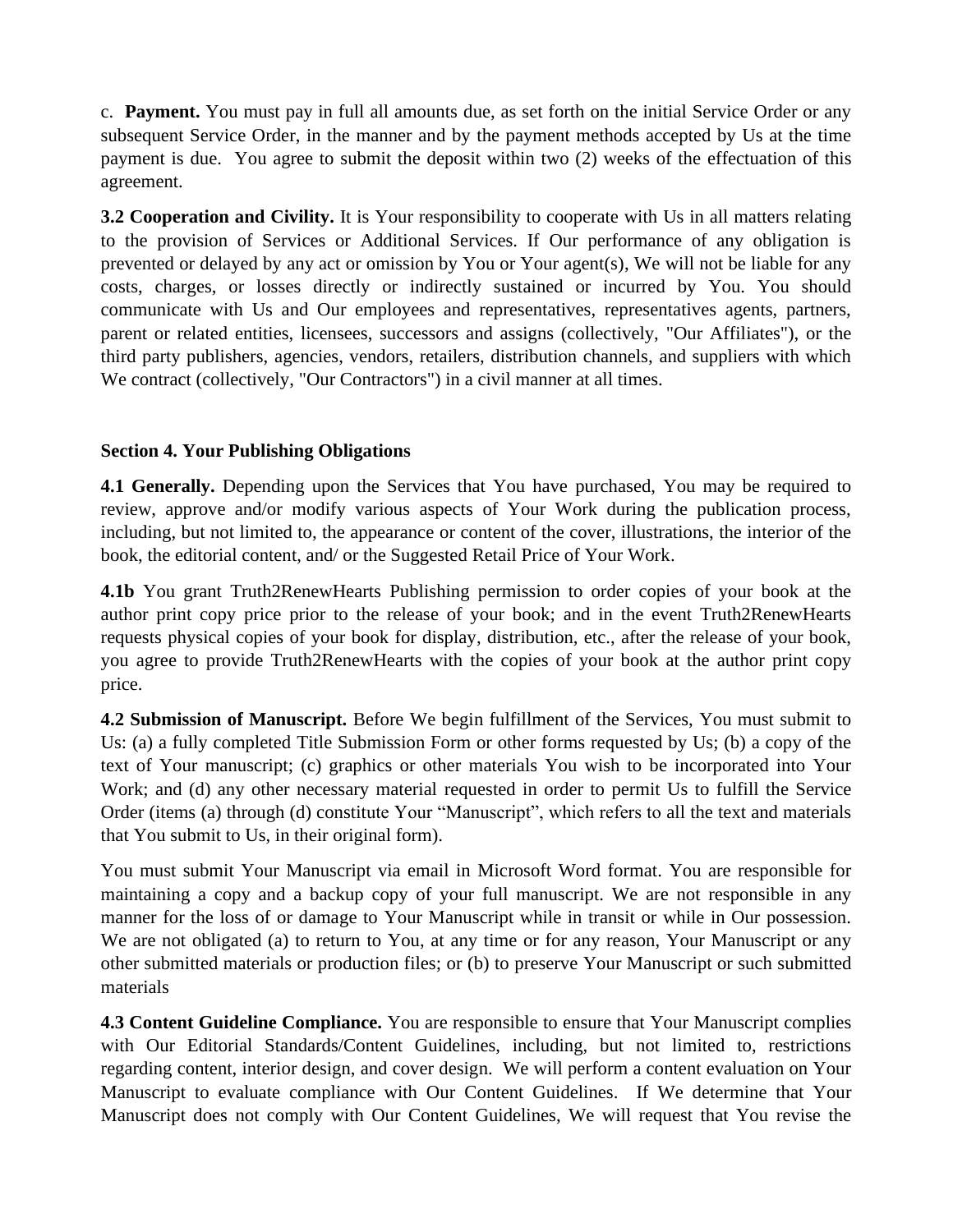Manuscript in order to bring it into compliance. If You do not wish to make the necessary revisions to comply with Our Content Guidelines, You or We may terminate this Agreement in accordance with Section 8. The content evaluation is for Our internal use only; You may not rely on the results of the content evaluation for any purpose whatsoever. If We determine, in Our discretion, that a complaint about the content of Your Work may not be promptly resolved, regardless of Our evaluation of the merits of the complaint, We may permanently or indefinitely discontinue the publication of Your Work.

**4.4 Editing Services.** Unless You have purchased editing Services pursuant to a Service Order, We will not edit Your Manuscript in preparation of the final Work. If You purchase editing Services pursuant to a Service Order, You will retain final approval with respect to all suggested editing changes proposed by Us.

**4.5 Approval and Signoff.** We will provide You with a copy of Your completed Work for Your complete and thorough review prior to publication. If, upon review, You are satisfied that each aspect of Your Work is accurate, complete and otherwise complies with Your objectives, and accepted the Suggested Retail Price, You will sign the Approval Form(s) and return them to Us in a timely manner. You are deemed to have given final approval of Your Work and the Suggested Retail Price as of the date on which We have receive the last of the forms signed by You ("Final Approval"). After Final Approval, You waive any and all claims against Us or Our Affiliates, or Our Contractors arising from or related to any alleged errors, omissions or other content or pricing issues discovered in Your Work after Final Approval. You are responsible for the Fees for any subsequent changes, corrections or other Services, including Additional Services, requested by You after Final Approval.

**4.6 Copyright and Title Registration**. If purchased by You as part of Your individual Services or included in Your Package, We will include a copyright notice in each copy of the Work and/ or secure a unique International Standard Book Number (ISBN) for each version of the Work, as requested by You. While You may use Your Manuscript at any time, You may not use the version of the Work that has been created or formatted by Us, at any stage of development or the finished Work, the ISBN, and/or cover with any other provider of similar Services at any time during the Term.

**4.7 Rights to Manuscript and the Work.** In addition to Your Manuscript (as defined in Section 4.2), Your finished Work also may include content that We, Our employees, Our Affiliates or Our Contractors create as part of the Services that We offer ("Our Work Product") and/or content that is owned by third parties ("Third Party Property") that either We license or You license or otherwise have permission to include in Your Work. Subject to the following paragraphs, You will remain the sole and exclusive owner of all right, title, and interest in and to Your Manuscript. We will have no right or license to use Your Manuscript, except as permitted herein with respect to development of the resulting Work in print, digital, video, or audio format.

**4.8 Third Party Property Provided by You.** If You provide Us with Third Party Property to be included in Your Work, such as images or fonts, You must also provide Us with evidence that You have all necessary permissions to use that Third Party Property. If Your use of Third Party Property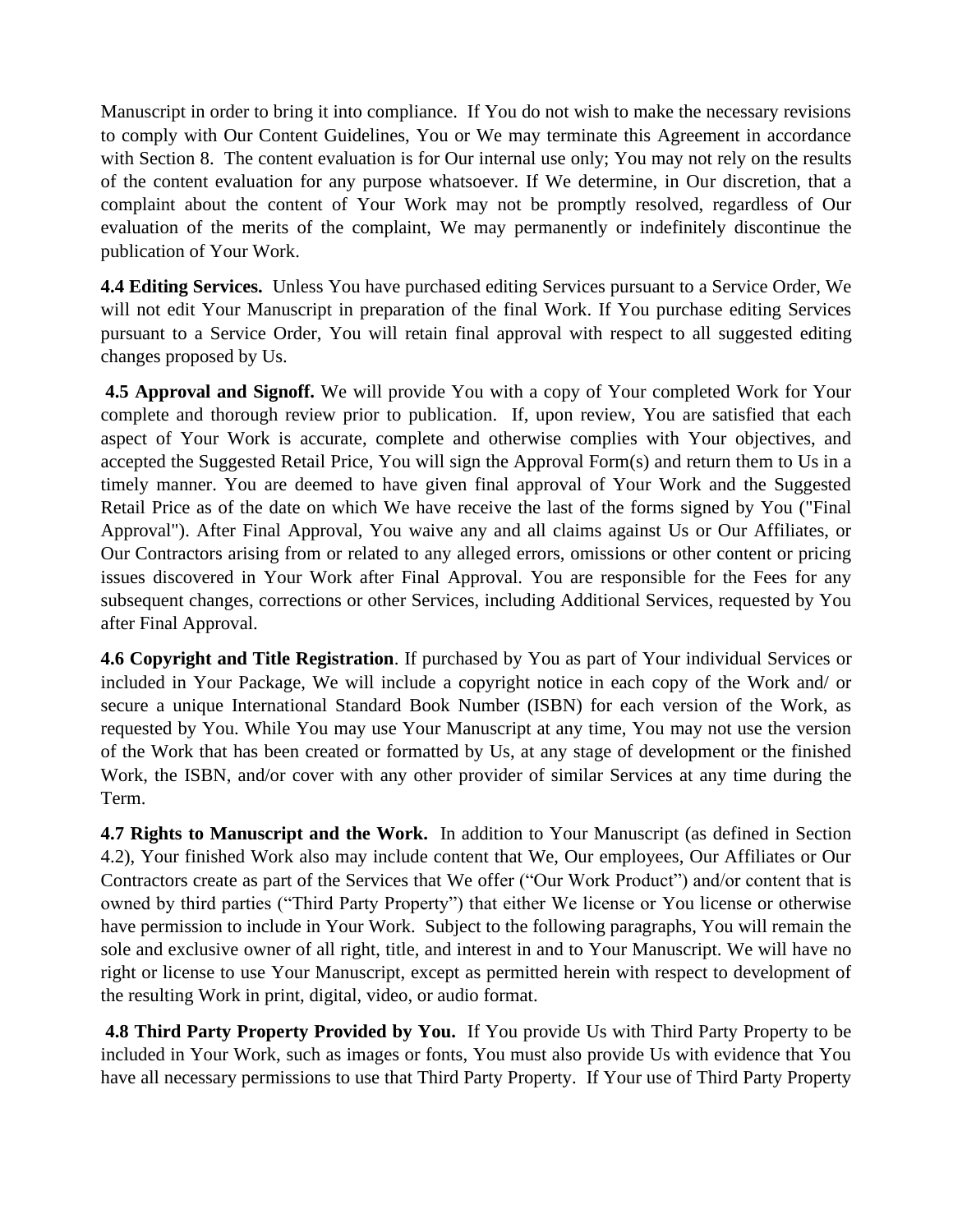is subject to any restrictions (such as a limit on the number of reproductions of an image), You are responsible to ensure that You comply with those restrictions.

## **Section 5. Right of Publicity and License to Use**

**5.1 Right of Publicity and License to Use.** For the purpose of promoting You, Your Work, Us, Our Affiliates, or Our Contractors, You grant to Us, Our Affiliates and Our Contractors the worldwide rights and license to display, exhibit, reproduce, digitize, modify, license, and otherwise use the following, and all materials created by Us or on Our behalf that incorporate any of the following, in any format now or hereafter known (including print, audio, video, electronic, and digital) and in all media now or hereafter devised (including all digital, audio, video, and print media):

a) Information about You, including, but not limited to, Your name, image, likeness, appearance, voice, professional and personal biographical information, signature and other personal characteristics and any private information that You supply to Us ("Right of Publicity"), or exclusively Your pen name if You choose; b) Information regarding the Work, including the title of the Work, Your description of the Work, excerpts and images from the Work (at a length and in a duration and manner to be determined, in Our discretion), and other information regarding the Work (will "License to Use").

Notwithstanding the grant of the Right of Publicity or License to Use Your Work, Our sole obligation with respect to the use of the Work or the Right of Publicity is the fulfillment of those Services purchased by You.

**5.2 Waiver of Publicity Claims** To the fullest extent permitted by applicable law, You hereby release, waive, discharge and covenant not to sue Us, Our Affiliates and Our Contractors and their respective owners, members, officers, directors, employees, agents and representative (collectively, "Releasees") from all liability to You, Your personal representatives, assigns, heirs, and next of kin for any loss, damage or expenses, and any claims, demands or Actions therefore, arising from or related to, directly or indirectly, Our, Our Affiliates' or Our Contractors' use of the Right of Publicity, including, but not limited to, claims for copyright or trademark infringement, infringement of moral rights, defamation, invasion of rights of privacy, rights of publicity, intrusion, false light, public disclosure of private facts, physical or emotional injury, or distress or any similar claim or cause of action in tort, contract, or any other legal theory (collectively "Publicity Claims"), now known or hereafter known in any jurisdiction throughout the world. For purposes of this Agreement, "Actions" include any litigation, lawsuit or administrative, governmental or other proceeding including, but not limited to, government investigations, inquiries, hearings, and other requests, or any appeal thereof.

**Section 6. Distribution**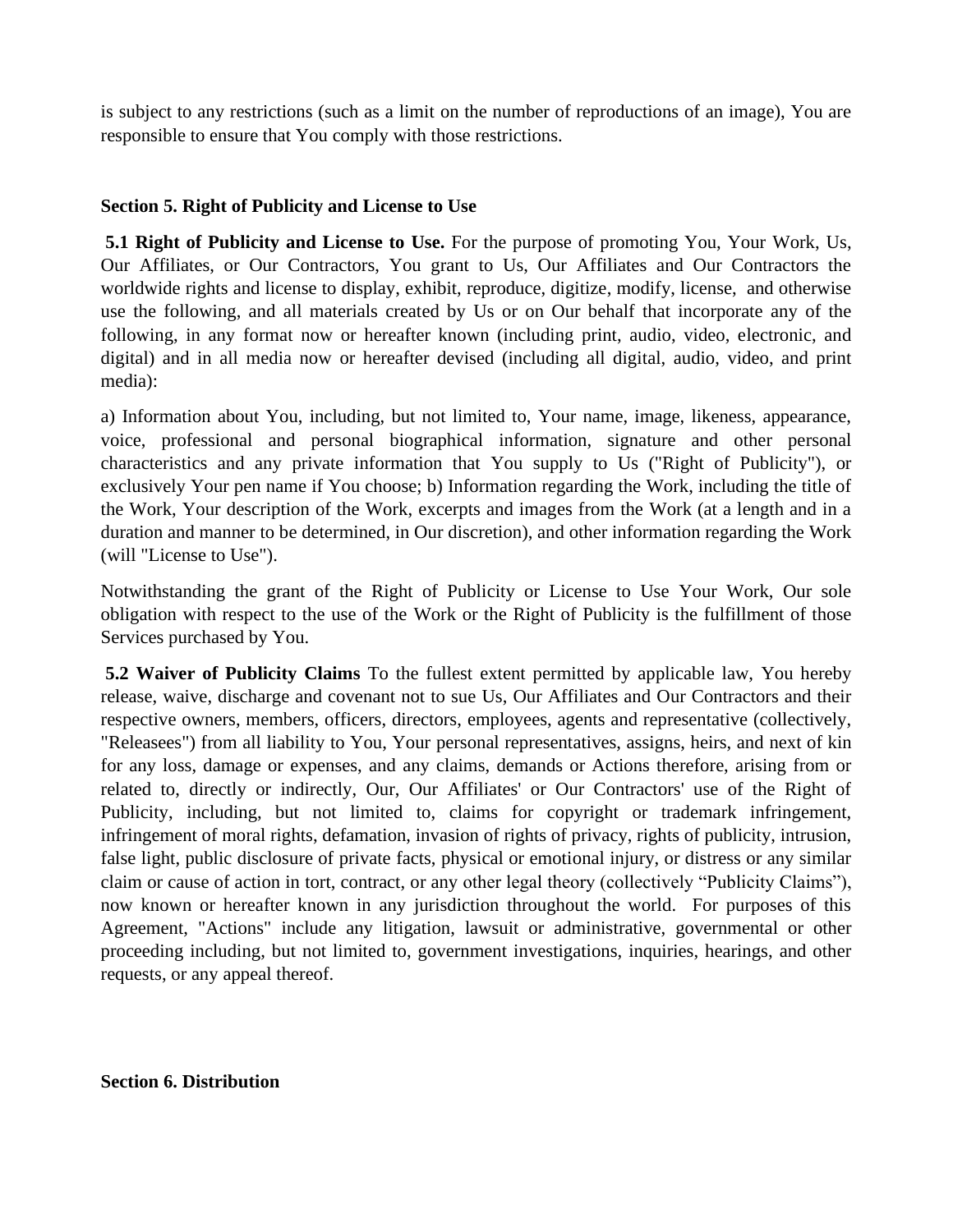**6.1 General.** Upon Final Approval of Your Work, We will align your Work with the distribution channels You have selected via the Print-on-Demand company used to produce your Work

**6.2 Storage and Hosting.** You grant to Us, Our Affiliates and Our Contractors the rights to store, host, warehouse, transmit, copy, reproduce, use, and distribute tangible, electronic copies of the Manuscript and the Work, in whole or in part, in any formats now or hereafter known, and using any digital or electronic hardware, software, application, and technologies, now or hereafter known, as deemed necessary or appropriate by Us in order to exercise the licenses and rights granted to Us and fulfill Our obligations under this Agreement and the Service Orders.

**6.3 Update Work.** For a Work in distribution, You agree that you are responsible for updating the information you want revised. We are not liable for any Contractor's failure to update the Work has been fully published and released online

## **Section 7. Royalties**

**7**.1 **Author Royalties.** Royalties will be paid to You directly through Amazon and/or its affiliate. We will set up your online royalty center. You earn royalties every time a book is printed to fulfill a new customer order place on Amazon.com, Amazon's European websites, or through sales channels offered with Expanded Distribution. A royalty is calculated based on the list price you set for the location where your book is printed. Amazon deducts their share (which is comprised of a percentage of the list price for each sales channel, the fixed charged and per page charged based on the print location) from the list price and the remainder is your royalty earned.

Truth2RenewHearts Publishing believes that every author should retain and maintain their royalties, therefore You keep 100% of the royalties remitted to you via Amazon and its affiliates, and you do not remit any amount to Us, nor do we deduct a share prior to your royalties being released.

**7.2 Timing of Payment of Author Royalties.** Author Royalties are calculated and remitted in accordance with Amazon and its affiliate. You will be able to view your royalties center following the release of your book.

**7.3 Tax Withholding and Taxpayer Identification Number.** Author Royalties may be subject to applicable tax requirements. You are solely responsible for compliance with the tax code or other governing laws and regulations

## **Section 8. Termination & Refunds**

**8.1 Termination.** Either Party may terminate this Agreement at any time, with or without cause, upon thirty (30) days' prior written notice to the other Party. Upon termination of this Agreement, You will remain liable for payment of the balance due for any outstanding Service Order(s), Additional Services or other fees, subject to the Refund provisions below. We may terminate this Agreement immediately and without prior notice for the following reasons: (a) Our determination that affiliation with You or the Work has or might subject Us, Our Affiliates or Our Contractors to public disapproval; (b) upon receipt of a formal or informal allegation, complaint, demand, or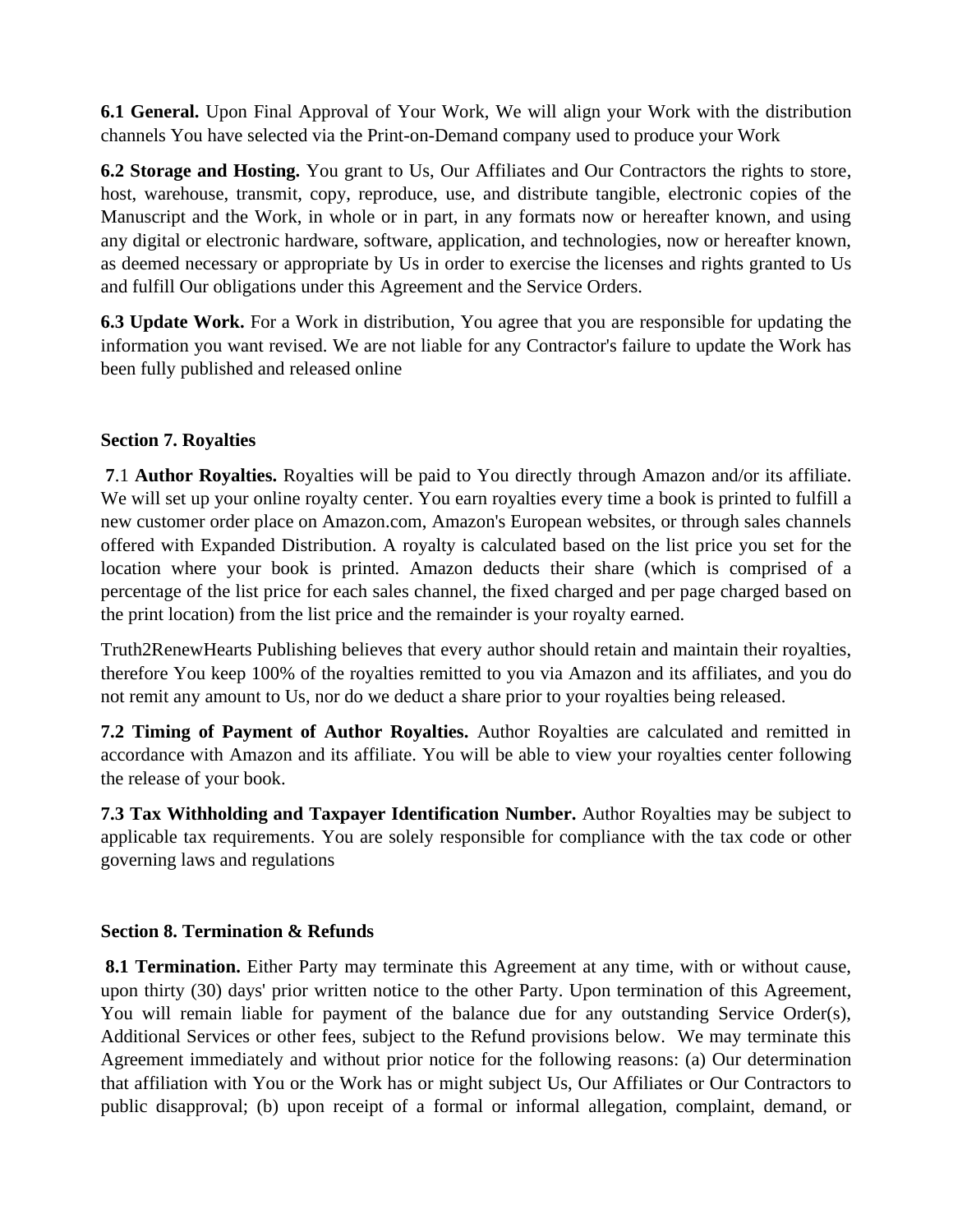Action in any form made by a third party relating to You or Your Work; or (c) upon receipt of notice from government or other person or entity that Your Author Royalties from Qualifying Sales of the Work are subject to inquiry, investigation, Action, or garnishment.

**8.2 Refunds.** Subject to the exception in Section 8.3 below, upon Termination of the Agreement, We will refund amounts paid by You for Publishing Packages or individual Services ("Refund") as follows:

(a) Publishing Packages. The potential Refund for a Publishing Package is exclusive to the amount paid for such Publishing Package as set forth in the Service Order(s), and will be calculated as follows:

i) Prior to submission of the Manuscript (For single service clients only. Not applicable to joint agreement clients): 100%, less a non-refundable \$300 (USD) Setup & Reservation Fee. ii) After (i) above but prior to the start of exterior or interior design work: 40% iii) After (ii) but prior to Final Approval: 15%

iv) After Final Approval: No Refund

(b) Services not Included in Publishing Packages. We will Refund to You the full amount paid for individual Services not included in a Publishing Package, or Additional Services, that We have not fulfilled or started to fulfill, or that We are unable to fulfill as of the effective date of the Termination. If We have fulfilled or started to fulfill a Service or Additional Service, no Refund for that Service or Additional Service will be due to You.

(c) If You terminate this Agreement more than two (2) months after the Effective Date, You will not be entitled to a Refund under 8.2(a) or 8.2(b).

**8.3 Termination for Non-Compliance with Content Guidelines.** You or We have the right to terminate this Agreement if Your Work does not comply with Our Content Guidelines. If, after Our Initial review of Your Manuscript, We terminate this Agreement due to non-compliance with the Content/Christian Editorial Standards & Guidelines (with exception of client adding new content after the review and before publication), We will Refund to You the amounts paid for the Publishing Package and/or individual Services, less a fee of one hundred and fifty dollars (\$150), which will be assessed as Our fee to review the Manuscript for compliance with Our Content Guidelines ("Content Evaluation Fee"). If You terminate this Agreement more than two (2) months after the Effective Date, You will not be entitled to a Refund under section 8.2 or 8.3.

**8.4 Our Duties upon Termination.** Within five (5) days after Termination of this Agreement, We will cease Our promotion, sale and distribution of Your Work. Furthermore, We will remove your profile from the Amazon affiliate company's website, thus your work will be in process to discontinue selling, printing, and distributing. You acknowledge that We are not responsible for the failure or delay of any of Our Contractors, or any other third party, to remove a Work from print, sale, publication, distribution, or promotion once We have submitted notification through normal channels. You release Us and Our Affiliates, and waive any claims against Us or Our Affiliates, arising from printers', retailers' or distributors' failure to timely remove Your Work , as published by Us, from print, sale, publication, or distribution of Your Work.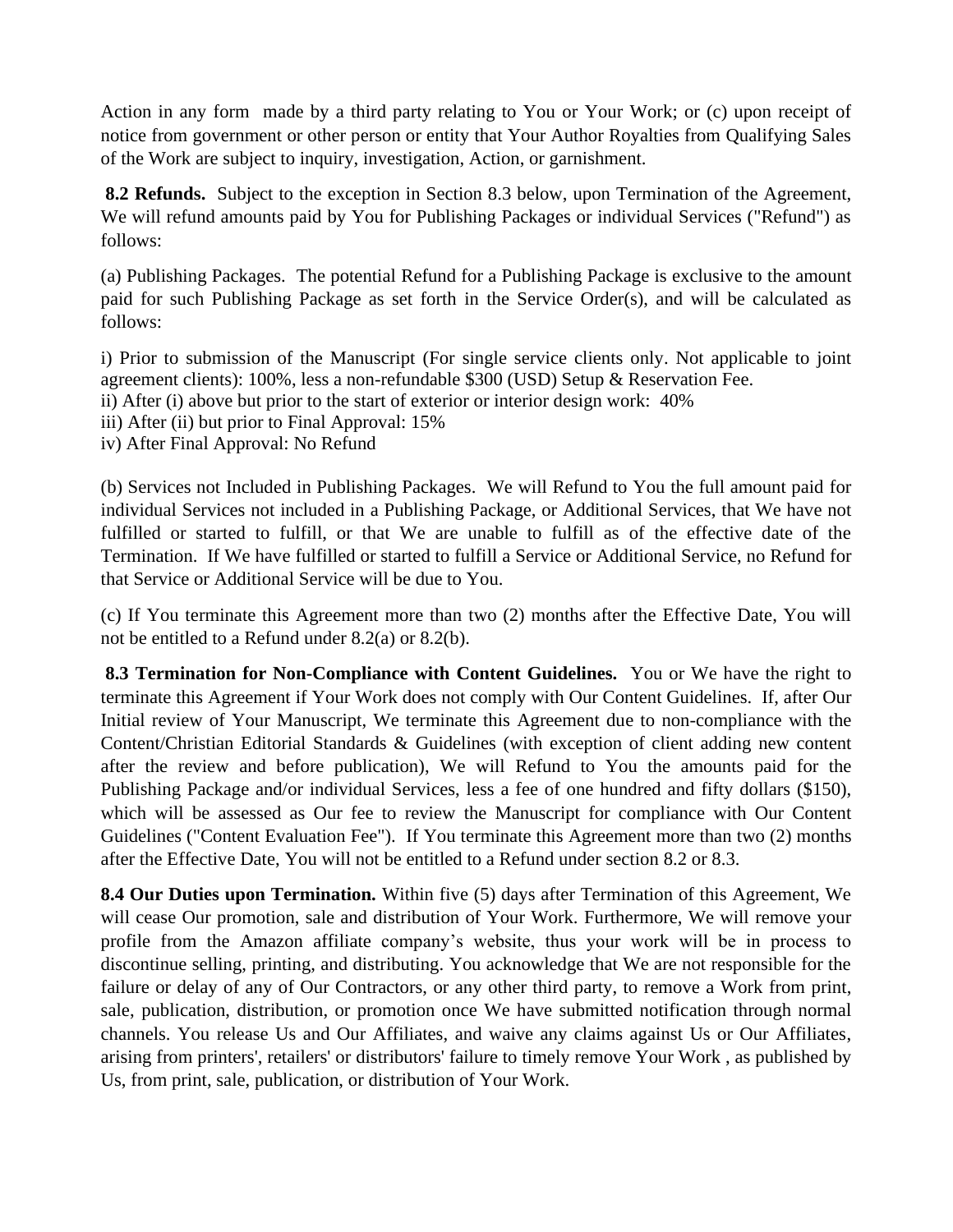**8.5 Our Rights upon Termination. After Termination,** Our licenses to the Work and Your Publicity Rights, will survive as set forth in as set forth in Section 5.1 (Right of Publicity and License to Use) and Section 8.6 You will retain rights to the Manuscript, but not the final Work, except to the extent of any license granted to You pursuant to Section 8.6. You are not restrained by this Agreement from publishing Your original Manuscript at Your own discretion and risk.

**8.6 Transfer Upon Termination.** Within ninety (90) days after the effective date of Your Termination in a manner permitted by this Agreement, You may submit a written request for, and We will deliver to You within twenty-one (21) business days of receipt of that request, the electronic file(s) of the Work, with all references to the ISBN, the LCCN, Our imprint logos, Our imprint names, Our trademarks, the barcode or other copyrighted materials removed. PLEASE BE ADVISED THAT THIRD PARTY PROPERTY MAY BE USED ONLY IN THE VERSION OF THE WORK (IN ANY FORMAT) THAT WE CREATE, AND MAY NOT BE REMOVED OR USED IN ANY OTHER VERSIONS OF THE WORK OR OTHER PRODUCTS OR MATERIALS, DURING THE TERM OF THIS AGREEMENT OR AFTER TERMINATION. To the extent Your Work incorporates Third Party Property that We license and You wish to use the Third Party Property in a different version of Your Work, You must obtain a license from the holder of intellectual property rights in such Third Party Property.

**8.7 License During Post-Termination Transition.** We are required, upon Termination of this Agreement, to notify and demand that all third party retailers and Contractors (such as Amazon, Google and Apple) cease the production, sale and distribution of new copies of Your Work not previously published by Us, However, We cannot control the actions or omissions of these retailers and Contractors. We will not be liable to You for copyright infringement, or in any other way, for the failure of a retailer or Contractor to cease the production, sale and distribution of Your Work. During this transition period after Termination, for a period of ninety (90) days after the Termination of this Agreement, You grant to Us, the non-exclusive, worldwide license to manufacture, store, use, display, execute, copy, reproduce (in whole or in part), warehouse, host, store, transmit, offer to print, publish, market, distribute, and sell (individually or as part of compilations of collective works), and license for use via any subscription model or lending model, through existing Distribution Channels and existing formats, Your Work.

**8.8 Timing of Refund; Non-Refundable Fees.** We will make reasonable efforts to process any Refund due within sixty (60) days after the date of the Termination, absent any extenuating circumstance or disagreement regarding the applicability or amount of the Refund. We may issue the Refund to You by the same payment mechanism that You paid Us with, or, any other mechanism We choose, in Our discretion. We will not be required to Refund any non-refundable fees, such as the Setup Fee or the Content Evaluation Fee, regardless of the circumstance causing the Termination of the applicable Service Order or this Agreement

## **Section 9. Representations and Warranties**

**9.1 Intellectual Property Rights.** You represent and warrant the following: (a) You are either the sole author or sole owner of all copyrights to the Manuscript (which includes all content therein); and (b) You are either the owner of or You have secured written permission to use the copyrights and/or trademarks in any associated cover, interior graphics, images, or fonts in the Manuscript or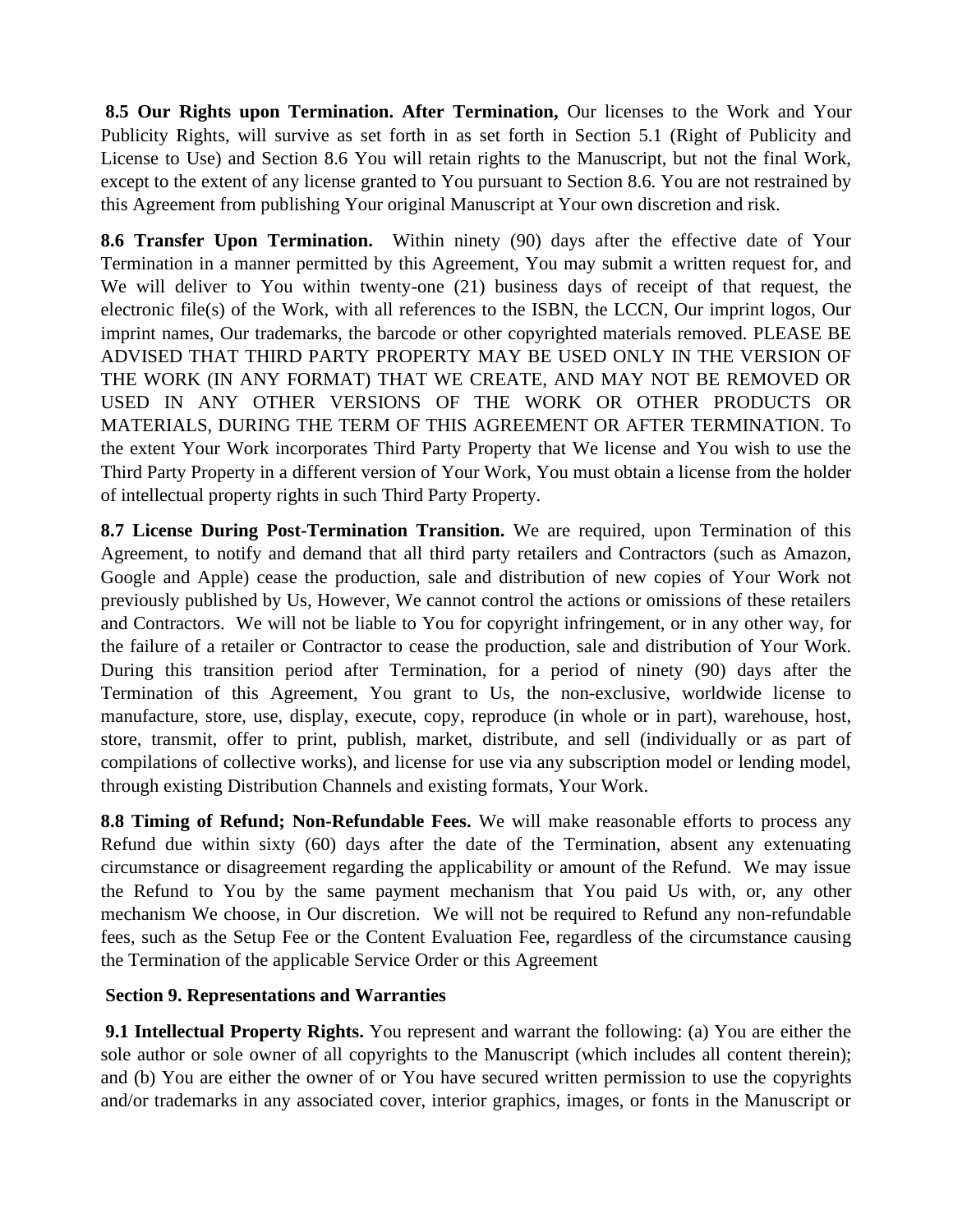otherwise supplied by You. If You have secured permission from a third party to use copyrighted or trademarked Third Party Property, You must provide Us with evidence of such permission, as well as any required third party credits, upon submission of the Manuscript. Whether documentation is or is not provided by the third party to you, and whether or not you provide documentation to us, you agree to that We are not responsible for any intellectual property infringement and waive us from all responsibility. You acknowledge that you are solely responsible as the author to ensure respect, proper citation, and protection of the intellectual property of third party sources.

**9.2 Co-Authored Work.** You represent and warrant that the Manuscript is not co-authored. You are and will be solely responsible for calculating and paying any contributors to the Work any share of Author Royalties due to them pursuant to any separate arrangement You may have with them.

**9.3 Your Responsibility for Content & Accuracy**. You represent and warrant that the Manuscript and the Work, in whole or in part, do not: (a) infringe on any copyright or other intellectual property rights; (b) violate any right of privacy, publicity or other personal or property right whatsoever; (c) contain any libelous matter or matter otherwise contrary to law; (d) contain a recipe, formula, or instruction that may be injurious to the user; or (e) contain any information deemed private by applicable law, including, but not limited to, the social security number, date of birth, or private financial information of any person or entity. You further represent and warrant that all statements asserted as facts are based on Your careful investigation and research for accuracy; and that, as of the Effective Date, there have not been previously, and are not now any pending or, to Your knowledge, threatened claims, litigation, or other proceedings pending against You by any third party, based on any state of facts that would constitute a breach of any of Your representations and warranties herein, nor have any such claims ever been levied against You historically with respect to the content or title of the Manuscript or the Work. You represent and warrant that all information in the Manuscript or that You otherwise submit or communicate to Us is accurate. You will immediately notify Us and update and/or correct any information which becomes or is discovered to be inaccurate. You acknowledge that You are solely and fully responsible for the content of the Manuscript and the Work and that We will not be liable to You, or to any third party or other person or entity for the content of the Manuscript or the Work, regardless of whether We had any knowledge or could have reasonably known of any violation of Your above representations or that the Work or Manuscript otherwise violates law.

**9.4 Right and Competence to Contract.** You represent and warrant that the following: (a) You are at least eighteen (18) years of age as of the Effective Date of this Agreement; (b) You are otherwise competent to enter into this Agreement; (c) You have the full right, power, and authority to perform Your obligations under this Agreement; (d) You have the full right, power, and authority to grant the rights and licenses granted to Us hereunder; (e) You have not assigned, pledged, or otherwise encumbered the Manuscript and/or the Work; (f) You have obtained all rights, clearances, and permissions necessary to grant such rights to Us without any further payment obligation by Us; and (g) You will maintain such licenses and consents throughout the Term, and thereafter, as necessary to comply with the obligations imposed upon You by this Agreement.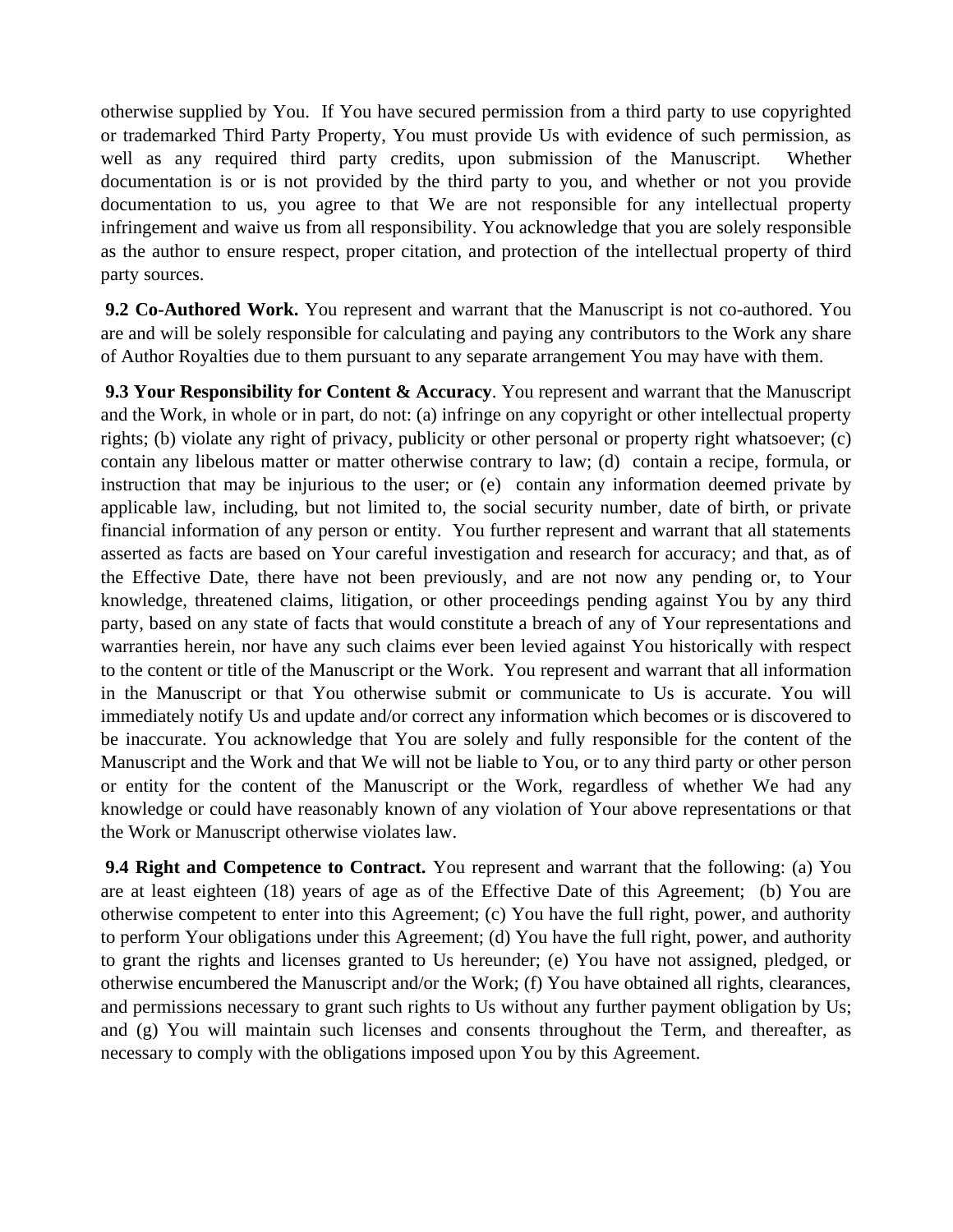#### **Section 10. Disclaimer of Warranties**

**10.1 SALES ARE NOT GUARANTEED.** WE MAINTAIN NO CONTROL OVER THE SUBJECTIVE PURCHASING DECISIONS OF CONSUMERS OR BOOKSELLERS, AND, CONSEQUENTLY, WE CANNOT AND DO NOT GUARANTEE SALES OF YOUR WORK. WE MAKE NO GUARANTEES OR PROMISES AS TO THE MINIMUM SUCCESS OF THE SERVICES OR THE AMOUNT OF BOOK SALES WHICH MAY RESULT FROM ANY OR ALL OF THE SERVICES.

**10.2 GENERAL DISCLAIMER OF WARRANTIES.** EXCEPT FOR ANY WARRANTIES OR REPRESENTATIONS EXPLICITLY SET FORTH IN THIS AGREEMENT, WE MAKE NO OTHER WARRANTY, AND EXPLICITLY DISCLAIM ALL OTHER WARRANTIES, CONDITIONS, OR REPRESENTATIONS (EXPRESS OR IMPLIED, ORAL OR WRITTEN, WHETHER ARISING BY LAW, COURSE OF PERFORMANCE OR DEALING, CUSTOM OR USAGE IN THE TRADE, OR OTHERWISE) WITH RESPECT TO THE SERVICES, OR ANY PART THEREOF, INCLUDING, BUT NOT LIMITED TO, ALL IMPLIED WARRANTIES (INCLUDING, BUT NOT LIMITED TO, THE IMPLIED WARRANTIES OF MERCHANTABILITY, FITNESS, OR SUITABILITY FOR A PARTICULAR PURPOSE (WHETHER OR NOT WE KNOW, HAVE REASON TO KNOW, HAVE BEEN ADVISED, OR ARE OTHERWISE IN FACT AWARE OF ANY SUCH PURPOSE), WARRANTY OF TITLE, AND WARRANTY AGAINST INFRINGEMENT OF INTELLECTUAL PROPERTY RIGHTS OF A THIRD PARTY.

## **Section 11. Indemnification**

**11.1 General Indemnification.** You will fully indemnify and hold harmless, Us, Our Affiliates Our Contractors, and each such entity's officers, directors, employees, agents, insurers, contractors, successors, and permitted assigns from and against any claim, cause of action, demand, Action, proceeding, losses, liability, cost, expense (including reasonable attorneys' fees) or damages arising out of or resulting from a breach of contract, including, but not limited to, any breach or alleged breach of any of Your foregoing representations, warranties, and obligations. Until any claim for indemnity hereunder has been fully satisfied, We may retain all payments due You, including Author Royalties, if any, and/or We may cease providing any further Services; and You will have no right to receive a Refund of any monies paid by You to Us.

**11.2 Defense of Copyright Infringement by Your Work.** If a claim is presented or an Action is filed against Us alleging that the Work infringes upon a copyright or other intellectual property right, or the Work otherwise violates or adversely affects the rights of third Parties, You authorize Us, at Our election, to defend, negotiate, compromise, or settle such claim or Action, subject to Your approval and at Your expense. You will not settle any claims or Actions in a manner that adversely affects Our rights without prior written consent hand-signed by an authorized representative of Us.

**11.3 LIMITATION OF LIABILITY**. IN NO EVENT WILL WE OR ANY OF OUR EMPLOYEES, REPRESENTATIVES, OFFICERS, DIRECTORS, OR OWNERS OR OUR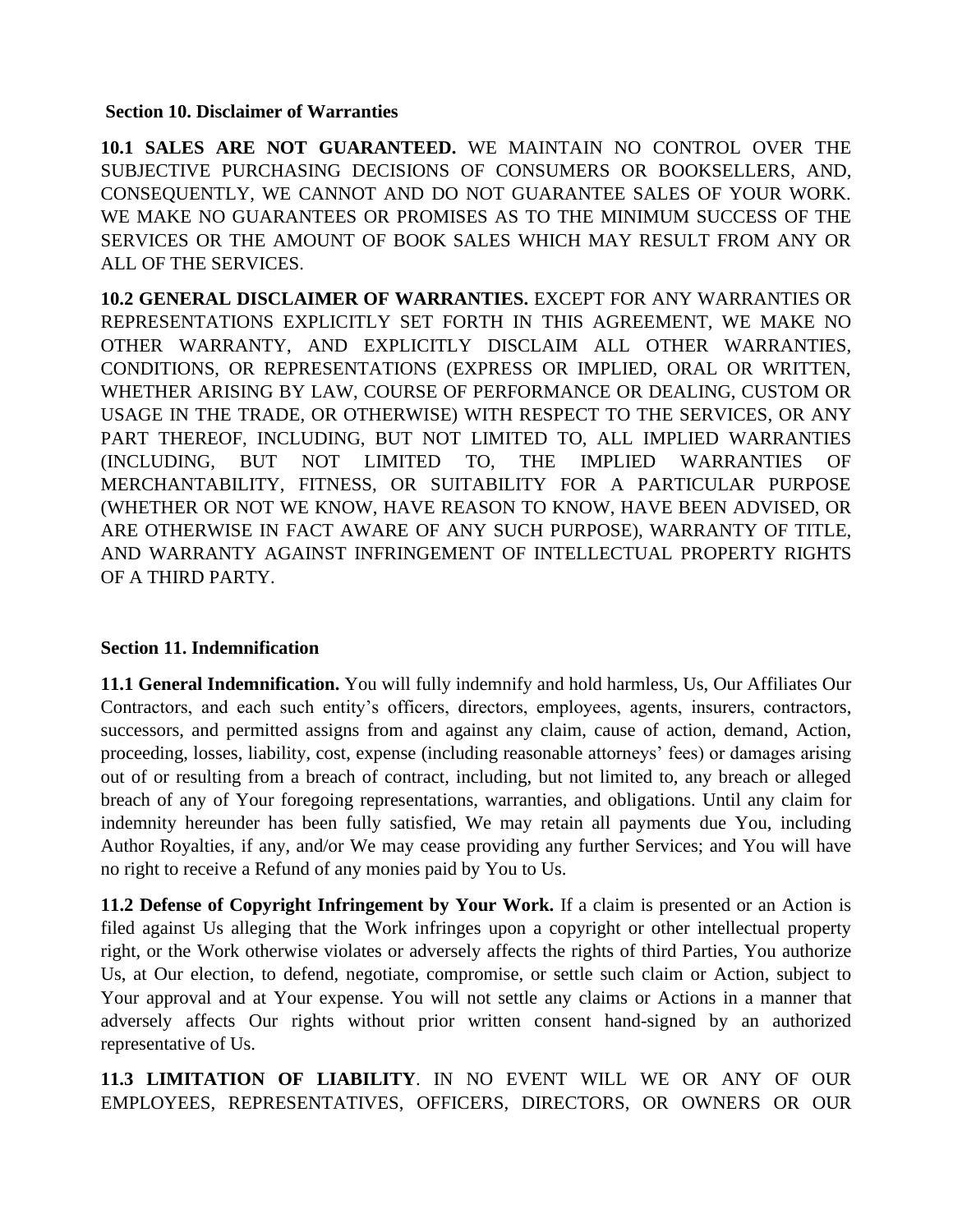AFFILIATES OR CONTRACTORS BE LIABLE TO YOU OR TO ANY THIRD PARTY FOR ANY LOSS OF USE, REVENUE, OR PROFIT OR LOSS OF DATA OR DIMINUTION IN VALUE, OR FOR ANY CONSEQUENTIAL, INCIDENTAL, INDIRECT, EXEMPLARY, SPECIAL, OR PUNITIVE DAMAGES, WHETHER ARISING OUT OF COPYRIGHT INFRINGEMENT, BREACH OF CONTRACT, TORT (INCLUDING LIBEL AND NEGLIGENCE), OR OTHERWISE, REGARDLESS OF WHETHER SUCH DAMAGE WAS FORESEEABLE AND WHETHER OR NOT WE HAVE BEEN ADVISED OF THE POSSIBILITY OF SUCH DAMAGES, AND NOTWITHSTANDING THE FAILURE OF ANY AGREED OR OTHER REMEDY OF ITS ESSENTIAL PURPOSE.

IN NO EVENT WILL OUR, OUR AFFILIATES', OR OUR CONTRACTORS' AGGREGATE LIABILITY ARISING OUT OF OR RELATED TO THIS AGREEMENT, WHETHER ARISING OUT OF OR RELATED TO COPYRIGHT INFRINGEMENT, BREACH OF CONTRACT, TORT (INCLUDING LIBEL AND NEGLIGENCE) OR OTHERWISE, EXCEED THE AGGREGATE AMOUNTS ACTUALLY PAID TO US BY YOU PURSUANT TO THE APPLICABLE SERVICE ORDERS.

#### **Section 12. Remedies**

**12.1 Publication in non-selected format.** We will not publish the Work in any format other than the format selected and purchased by You

## **Section 13. Dispute Resolution; Governing Law**

**13.1 Statute of Limitation.** You must file for Arbitration for damages relating to or arising directly or indirectly from this Agreement no later than one hundred eighty (180) days after any portion of Your claim has accrued. You hereby waive the right to file an Action for any loss, damage or liability related to or arising directly or indirectly from this Agreement under any state or federal statute of limitations that may be longer.

**13.2 Governing Law.** This Agreement, and any legal suit, arbitration, Action, or proceeding arising out of or related to this Agreement, the Terms and Conditions, any Service Order, the Services provided or to be provided hereunder, the Work, the Manuscript, and, generally, any act or omission involving You and Us, Our Affiliates, and/or Our Contractors will all be governed by and construed in accordance with the laws of the State of Pennsylvania without giving effect to any choice or conflict of law provision or rule (whether of the State of Your residence or any other jurisdiction) that would cause the application of laws of any jurisdiction other than those of the State of Pennsylvania or to any rule of construction that allows or directs that ambiguities be construed against the drafter of a contract.

**13.3 MANDATORY ARBITRATION / CLASS ACTION WAIVER**. ANY CONTROVERSY OR CLAIM ARISING OUT OF OR RELATING TO THIS AGREEMENT, THE ADVERTISING OF OUR SERVICES, YOUR INDUCEMENT TO ENTER THIS AGREEMENT, INCLUDING BUT NOT LIMITED TO CLAIMS OF OR RELATING TO DECEPTIVE OR UNFAIR TRADE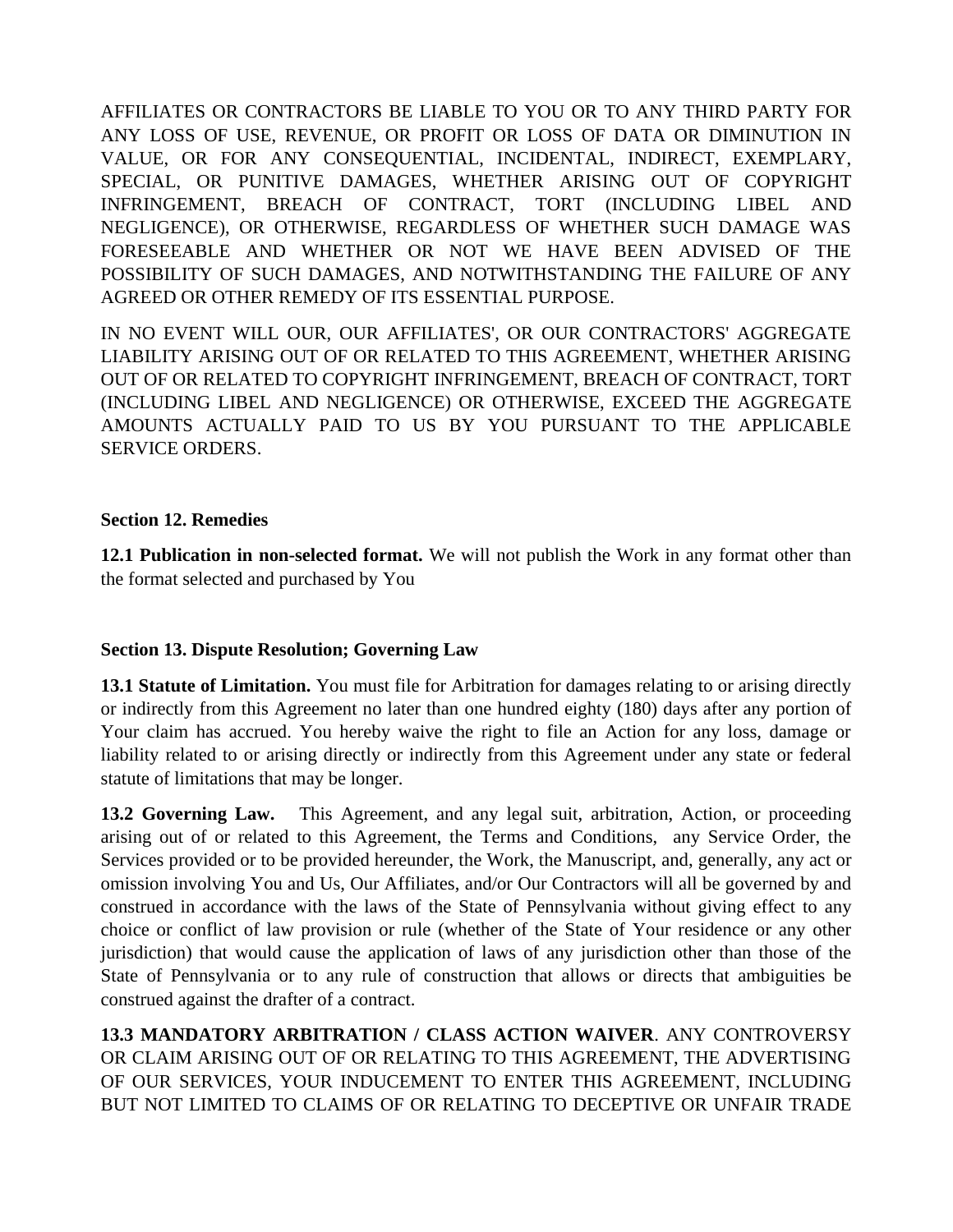PRACTICES, MISREPRESENTATION, OR FALSE ADVERTISING, ITS TERMINATION, OR THE VALIDITY OR BREACH THEREOF, WILL BE SETTLED BY ARBITRATION IN ALLEGHENY COUNTY, PENNSYLVANIA, ADMINISTERED BY THE AMERICAN ARBITRATION ASSOCIATION ("AAA") UNDER AAA'S COMMERCIAL ARBITRATION RULES, EXCEPT THAT YOU MAY ASSERT CLAIMS IN SMALL CLAIMS COURT IN ALLEGHENY COUNTY, PENNSYLVANIA IF YOUR CLAIMS QUALIFY. JUDGMENT ON THE AWARD RENDERED BY THE ARBITRATOR(S) MAY BE ENTERED INTO ANY COURT HAVING JURISDICTION THEREOF. THE TRIBUNAL WILL HAVE THE POWER TO RULE ON ANY CHALLENGE TO ITS OWN JURISDICTION OR TO THE VALIDITY OR ENFORCEABILITY OF ANY PORTION OF THE AGREEMENT TO ARBITRATE. ARBITRATION REPLACES THE RIGHT TO GO TO COURT. YOU AGREE THAT YOU ARE VOLUNTARILY AND KNOWINGLY WAIVING ANY RIGHT THAT YOU MAY HAVE TO GO TO COURT OR TO HAVE A JURY TRIAL. NEITHER YOU NOR WE MAY SERVE AS A REPRESENTATIVE, A PRIVATE ATTORNEY GENERAL, OR IN ANY OTHER REPRESENTATIVE CAPACITY. YOU AND WE AGREE THAT EACH MAY BRING CLAIMS AGAINST THE OTHER, INCLUDING OUR AFFILIATES, ONLY IN AN INDIVIDUAL CAPACITY AND NOT AS A PLAINTIFF OR CLASS MEMBER IN ANY PURPORTED CLASS, CONSOLIDATED, MASS OR REPRESENTATIVE PROCEEDING. FURTHER, UNLESS BOTH YOU AND WE AGREE OTHERWISE, THE ARBITRATOR MAY NOT CONSOLIDATE MORE THAN ONE PERSON'S CLAIMS, AND MAY NOT OTHERWISE PRESIDE OVER ANY FORM OF A CLASS, CONSOLIDATED, MASS OR REPRESENTATIVE PROCEEDING.

We will not object to Your choice to participate in arbitration by telephone or upon written submission, if You prefer not to participate in person. If You can demonstrate to Us that the cost of arbitration imposes a genuine financial hardship on You to such a degree that Your ability to bring a claim in Arbitration is impacted, We may elect to reimburse You for all or some of the following: (a) that portion of Your initial filing fee for Arbitration that is greater than the filing fee for a civil action in Allegheny County, Pennsylvania Circuit Court; Your reasonable expenses to travel to the Arbitration if arbitration by telephone or written submission is not available; or (c) the cost of the arbitrator.

You have the right to opt out of this Mandatory Arbitration provision, which would enable You to litigate disputes in a court before a judge, if You deliver to Us, within thirty (30) days of the Effective Date of this Agreement, an explicit instruction to opt out, hand signed and dated by You, via certified mail, return receipt requested, addressed to Attn: Teresa Renee Hunt, Truth2RenewHearts Publishing, 109 Rose Avenue, Pittsburgh, PA 15235. If We do not receive Your written notice within this time period, Your right to opt out will terminate and the provisions of this section will apply. If You exercise the opt-out option, each Party consents that it will commence any Action of any kind whatsoever arising from or related to this Agreement, the Terms and Conditions, the Service Order, the Services, the Work, or the Manuscript against the other Party or Our Affiliates, only in the Small Claims, Circuit or Superior Courts sitting in Pittsburgh, Allegheny County, Pennsylvania, or the Federal Courts of the Pennsylvania, and any appellate court therefrom. IF FOR ANY REASON A CLAIM PROCEEDS IN COURT, RATHER THAN IN ARBITRATION, YOU AND WE EACH WAIVE ANY RIGHT TO A JURY TRIAL. YOU OR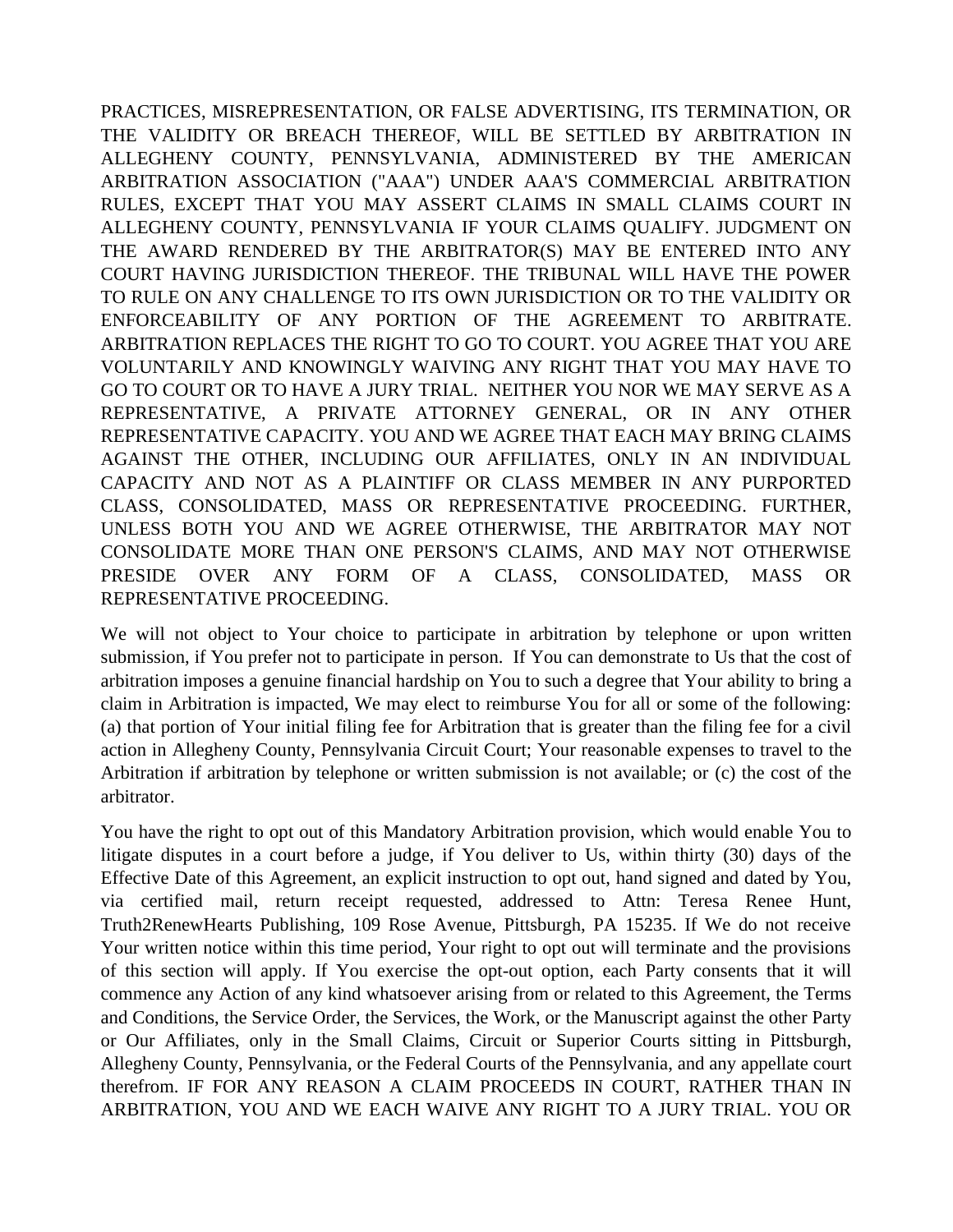## WE MAY BRING SUIT IN COURT ON AN INDIVIDUAL BASIS ONLY, AND NOT IN A CLASS, CONSOLIDATED OR REPRESENTATIVE ACTION, TO APPLY FOR INJUNCTIVE REMEDIES.

**13.4 Attorney's Fees.** We agree that We will not be entitled to Our attorney's fees or expenses incurred to defend a claim, unless: (a) You do not opt out as permitted in 13.3, and You initiate a claim against Us or any of Our Affiliates in any court other than Small Claims Court in Allegheny County, Pennsylvania, or in an arbitration venue other than as agreed in this Agreement, and We choose to remove the claim to the proper venue; or (b) Your claim is found to be frivolous by an arbitrator or judge

#### **Section 14. Miscellaneous**

**14.1 Phone, E-mail, and Other Communications from Us.** Unless You elect otherwise in accordance with Our Privacy Policy listed on Our Site, You consent to allow Our employees, Our Affiliates, or Our Contractors to contact You by telephone and e-mail, to any contact point supplied by You, both for the purpose of fulfilling the Services and for the purpose of educating You about additional available Services, discounts, sales, products, or other opportunities offered by Us or Our Affiliates at times, and at a frequency determined in Our reasonable discretion.

**14.2 Entire Agreement.** This Agreement, together with all Service Orders, Terms and Conditions and any other written documents referenced in this Agreement, constitutes the entire Agreement between the Parties with respect to the subject matter contained herein, and supersedes all prior or contemporaneous understandings, agreements, discussions, or representations, whether written or oral. Except as set out in Section 1 (Term; General Principles), no written, oral or electronic communications between You and Our employees, Our Affiliates or Our Contractors will create any binding obligation upon Us.

**14.3 Notices.** All notices under this Agreement by You to Us, including, but not limited to, asserting any breach, prior to Your right to terminate for cause, or notices to terminate, must be supplied in writing and sent by overnight courier, (e.g., FedEx, UPS,) or by certified mail, return receipt requested, to: ATTN: Teresa Renee Hunt, Truth2RenewHearts Publishing, 109 Rose Avenue, Pittsburgh, PA 15235, with an additional copy for notices asserting breach only, emailed to: info@truth2renewheartspublishing.com.

14.4 Personal Information. You are responsible for supplying to Us and maintaining with Us complete and current personal information, including, but not limited to, Your name, address, telephone number, email address, and tax information (if applicable). We are not responsible for any delays or failure to receive notices, tax documents, Royalty Payments or other information from Us, or any other harm, resulting from Your failure to maintain accurate current and complete personal information with Us.

**14.5 Electronic Signatures.** The Parties agree that the electronic signatures of the Parties included in this Agreement are intended to authenticate this writing and to have the same force and effect as manual signatures. "Electronic signature" means any electronic sound, symbol or process attached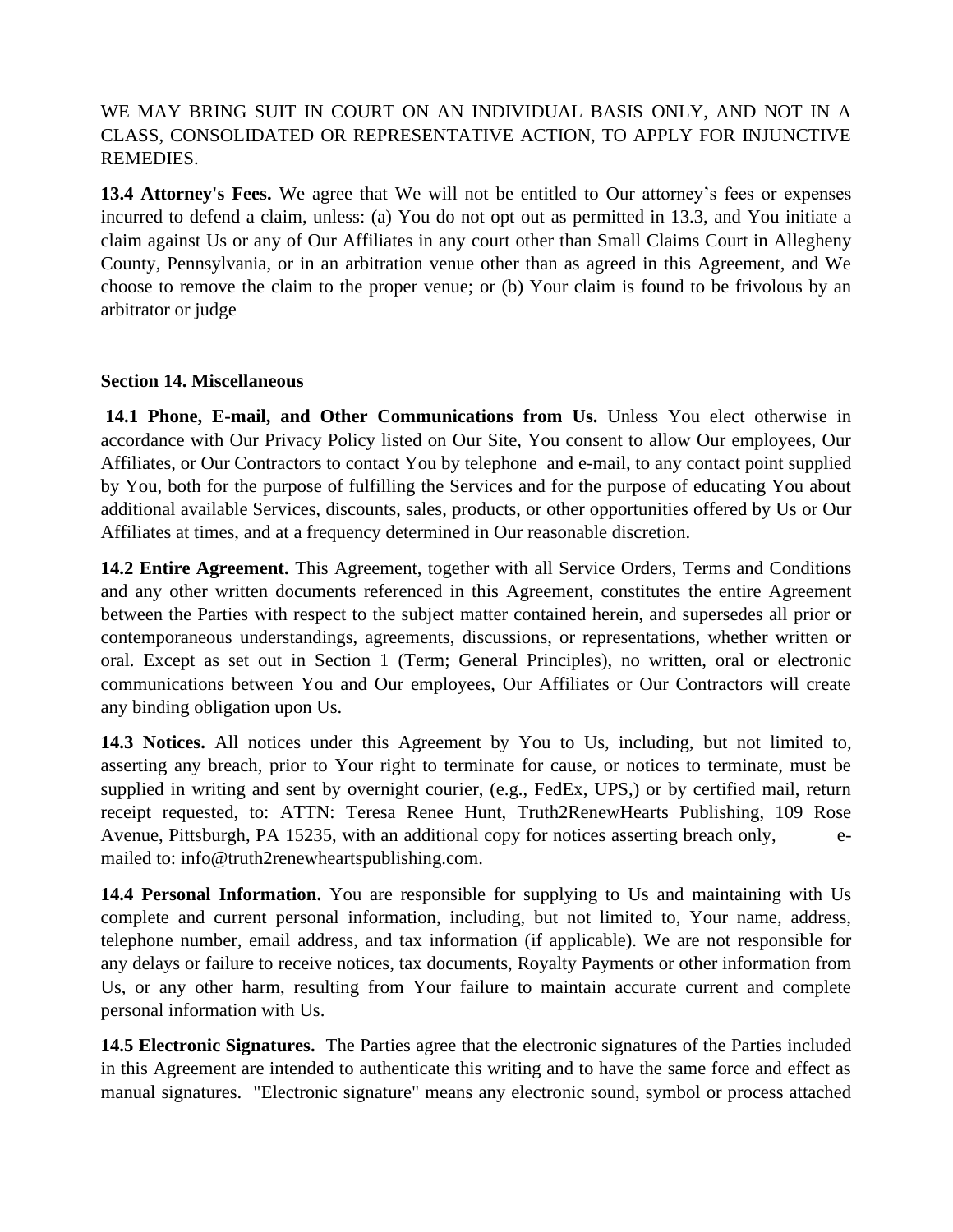to or logically associated with a record and executed and adopted by a party with the intent to sign such record. You acknowledge that your electronic signature is legally binding.

**14.6 Taxes.** You will be solely responsible for all sales, use, and excise taxes, and any other similar taxes, duties, and charges of any kind imposed by any federal, state, or local governmental entity on any amounts payable by You hereunder, provided that in no event will You pay or be responsible for any taxes imposed on, or relating to, Our income, revenues, gross receipts, Our employees, Our Affiliates, or Our Contractors or Our real or personal property or other assets.

**14.7 Relationship of the Parties.** The relationship between the Parties is that of independent contractors. Nothing contained in this Agreement will be construed as creating any agency, partnership, joint venture, or other form of joint enterprise, employment or fiduciary relationship between the Parties, and neither of the Parties will have authority to contract for or bind the other Party in any manner whatsoever.

**14.8 Binding Effect; Assignment.** This Agreement shall inure to the benefit of and be binding upon the Parties hereto and each of their respective heirs, executors, successors and permitted assigns. You may not assign any of Your rights or delegate any of Your obligations under this Agreement without the prior written consent of Us. Any purported assignment or delegation in violation of this Section is null and void. No permitted assignment or delegation relieves You of any of Your obligations under this Agreement. We may assign Our rights or delegate any of Our obligations under this Agreement to any of Our Affiliates, Our employees, or Our Contractors, in Our sole discretion, or to any person or entity acquiring all or substantially all of Our business and assets.

**14.9 Waiver.** No waiver by Us of any of the provisions of this Agreement is effective unless explicitly set forth in writing and signed by an authorized representative of Us. No failure to exercise, or delay in exercising, any rights, remedy, power, or privilege arising from this Agreement operates or may be construed as a waiver thereof. No single or partial exercise of any right, remedy, power, or privilege hereunder precludes any other or further exercise thereof or the exercise of any other right, remedy, power, or privilege.

**14.10 Severability.** If any term or provision of this Agreement is found to be invalid, illegal or unenforceable in any jurisdiction, such invalidity, illegality or unenforceability will not affect any other term or provision of this Agreement or invalidate or render unenforceable such term or provision in any other jurisdiction. Upon such determination that any term or other provision is invalid, illegal or unenforceable, the Parties hereto will negotiate in good faith to modify this Agreement, so as to effect the original intent of the Parties as closely as possible in a mutually acceptable manner, in order that the transactions contemplated hereby be consummated as originally contemplated to the greatest extent possible.

**14.11 Survival of Certain Provisions.** Section 4.7 (Rights to Manuscript and the Work), Section 5.1 (Right of Publicity; License to Use), Section 8.7 (License During Post-Termination Transition), Section 6.2 (Storage and Hosting), Section 6.3 (Update Work), Section 7 (Royalties), Section 8 (Termination & Refunds), Section 9.1 (Intellectual Property Rights), Section 9.2 (Co-Authored Work), Section 9.3 (Your Responsibility for Content & Accuracy), Section 9.4 (Right and Competence to Contract), Section 11 (Indemnification), Section 12 (Remedies), Section 13 (Dispute